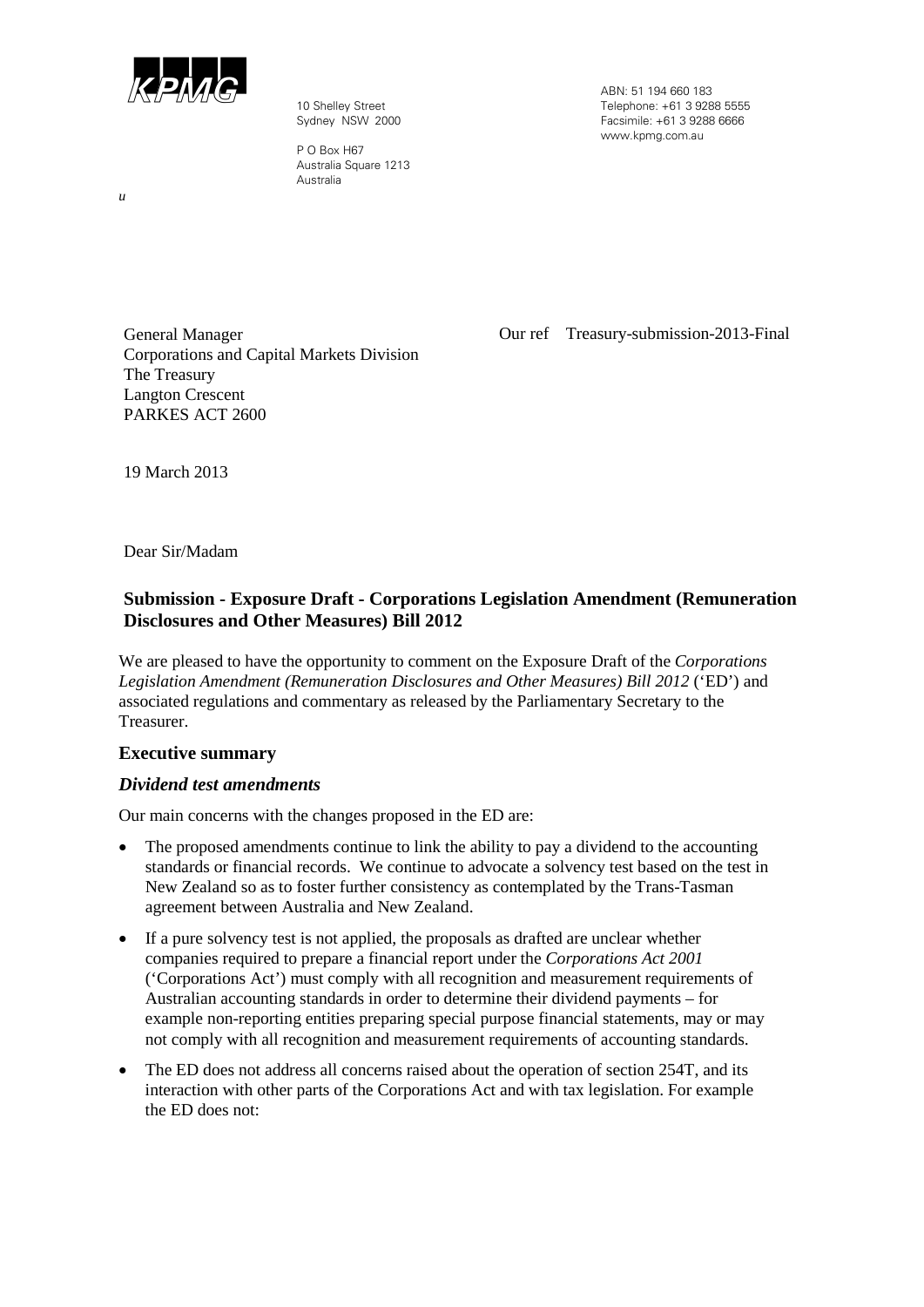

Provide clarity on when a company needs to apply the capital reduction requirements of Part 2J.1 of the Corporations Act or when applying the dividend solvency test is sufficient. KPMG expects that companies will still need legal advice in circumstances where a payment to shareholders is not clearly 'out of profits'.

In our view, the uncertainty regarding the interaction of these rules must be resolved unambiguously by legislation.

- Attempt to change how dividends are treated under tax legislation, so the issue of whether a payment to shareholders can be treated as a frankable dividend for tax purposes remains outstanding.
- Address past practice by companies that may have paid a dividend on the basis of legal advice that S254T overrides Part 2J.1.

Refer to Appendix 1 for further comments on the above issues along with other minor issues.

### *Remuneration report disclosure requirement improvements*

KPMG welcomes the move to simplify executive remuneration disclosure requirements and supports aspects of the executive remuneration measures in the ED (Chapters 2, 3 and 4 of the Explanatory Memorandum).

However, we do not believe the proposed disclosures of remuneration outcomes will achieve the aims of improving remuneration disclosure and providing more transparent information to shareholders. There are significant problems with the ED in its current form, and we believe it will not work in practice if enacted in this form.

The problems with the current drafting of the ED and the reasons why it will not work in practice include:

- there are no definitions for critical terms such as "*total amount", "granted"* and *"paid";*
- there are no guiding principles by which to interpret these terms;
- there is no basis by which to determine what is to be included in the *"total amount";*
- the current drafting means remuneration actually received by an executive during the year will be double counted – first, under paragraph (ca) (iii) and then in a later year, under paragraph (ca)(i);
- there are no guiding principles on how, for example, a bonus should be reported that is, in the financial year in which it is actually received or in the financial year in respect of which it is paid; and
- an individual executive will have differing amounts of remuneration reported against their name – the values in the statutory remuneration table calculated according to the accounting standards and the *"total amount paid"* under the proposed paragraph 300A(1)(ca). The ED does not require an entity to explain how it quantified the disclosed amounts, leaving a user without the information that is necessary to analyse and understand the disclosure.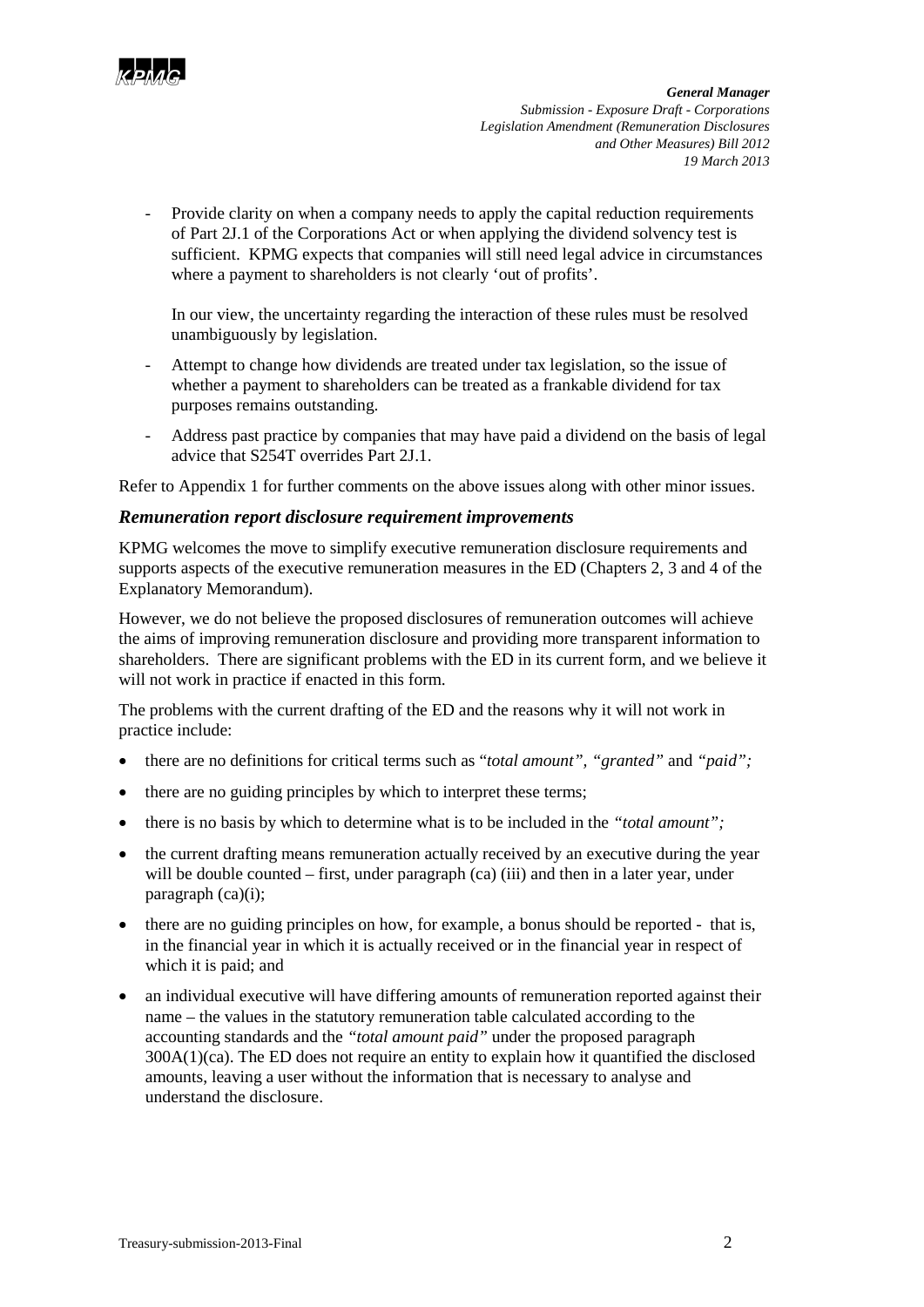

In developing reforms to remuneration disclosure requirements, it is important to consider the purpose of the remuneration report and the need to legislate a "clearer categorisation of pay"<sup>[1](#page-2-0)</sup>. The Government has indicated it recognises the purpose of the remuneration report is to provide a clearer explanation to shareholders and other stakeholders of the value of 'actual' remuneration received by executives. Given this, the proposed legislation should be drafted with regard for the guiding principle that the disclosure should be *the value received by the executives* of the 'actual' remuneration in a particular year.

This principle will then drive the nature of the disclosure and how it should be drafted.

We note our disappointment that the Government did not adopt the Corporations and Markets Advisory Committee's (CAMAC) recommendations, in its April 2011 report, "Executive Remuneration", as a package. The recommendations on the disclosure of actual pay (comprised of present pay and crystallised past pay) and future pay were intended to be given effect together with CAMAC's recommendation to remove the reference to the accounting standards from section 300A of the Corporations Act. While we acknowledge Treasury's concerns about comparability if left to each company's discretion, as CAMAC suggested, we think the CAMAC package reflects a better starting base in terms of a guiding principle and that the definitional issues with the Treasury proposals equal those of the CAMAC proposals.

Appendix 2 provides our specific comments on the proposed remuneration outcomes disclosures and other executive remuneration measures in the ED.

# *Appointment of auditors amendments*

We support the amendment proposed. However consistent with our 2012 submission on Treasury's 2011 *Discussion Paper: Proposed Amendments to the Corporations Act*, we urge Treasury to clarify the definition of a small company limited by guarantee as provided in section 45B.

Refer to Appendix 3 for further comments.

\* \* \* \* \*

We would be pleased to discuss our comments with staff of The Treasury. If you wish to do so, please contact me on (03) 9288 5297, or Martin Morrow on (02) 9335 7058 or Ben Travers on (03) 9288 5279 for remuneration issues or Michael Voogt on (02) 9455 9744 for all other issues.

<u>.</u>

<span id="page-2-0"></span><sup>&</sup>lt;sup>1</sup> Treasury Media Release, "Reforms to further enhance Australia's executive remuneration framework", 21 February 2012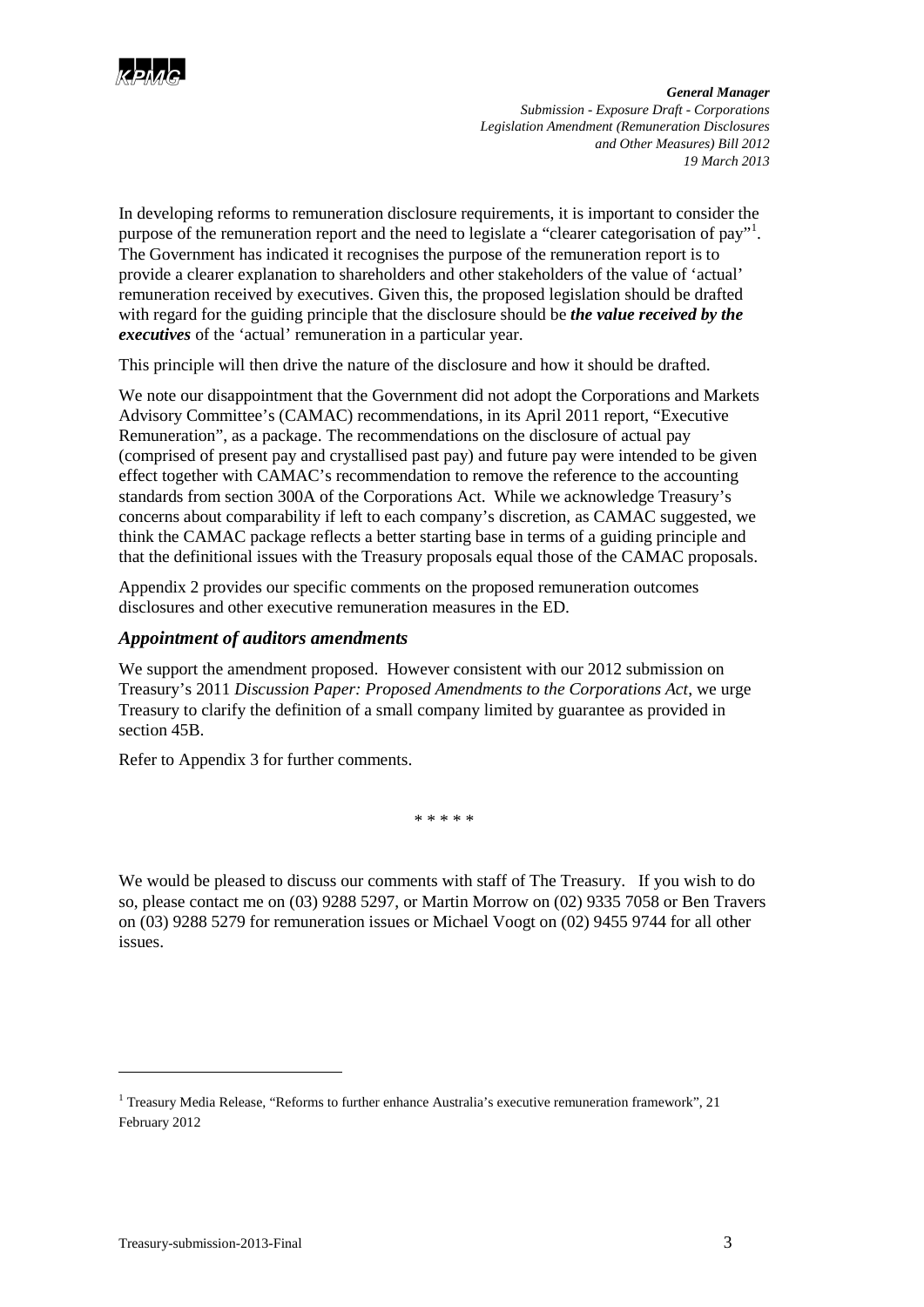

Yours faithfully

K. E. Peach

Kris Peach Partner, Department of Professional Practice

Br Thorers

Ben Travers Partner, International Executive Services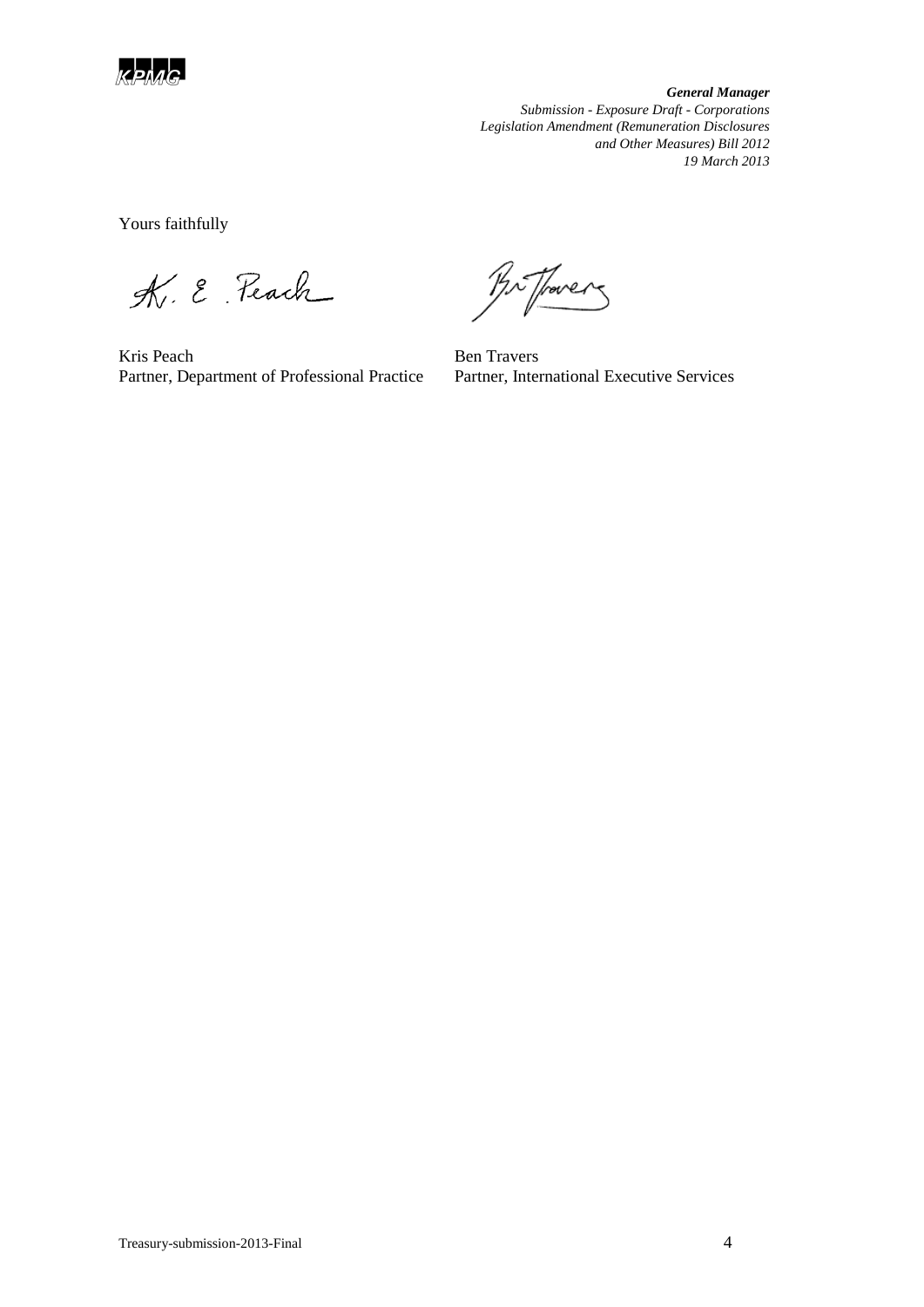

# **Appendix 1 – Exposure Draft – Corporations Legislation Amendment (Remuneration Disclosures and Other Measures) Bill 2012**

# *Dividend test amendments*

KPMG welcome the proposed amendments contained in the ED which deal with:

- companies which declare, as opposed to determine, dividends
- companies which are not required to prepare a financial report in accordance with Australian accounting standards and which, under the proposed amendments, may now determine net assets by reference to the financial records required to be kept under section 286 of the Corporations Act.

### *Solvency test*

The proposed amendments continue to link the ability to pay a dividend to the accounting standards or financial records. We continue to advocate a solvency test based on the test in New Zealand so as to foster further consistency as contemplated by the Trans-Tasman agreement between Australia and New Zealand. The New Zealand solvency test includes a net assets test but without expressly requiring that assets and liabilities be determined in accordance with accounting standards or financial records.

A 'solvency test' is, in our view, the most workable outcome for a number of reasons:

- Neither the Corporations Act or the Income Tax Assessment Acts defines the term 'profits'. Instead legal precedents need to be considered. The majority of these precedents are outdated and complex and arguably not in line with current accounting standards, which are increasingly linked to fair values. This causes unnecessary costs and difficulties for directors when considering dividends and was one of the principal drivers for the change in the *Corporations Amendment (Corporate Reporting Reform) Act 2010*. We also note that Australian accounting standards are not clear in their concepts of what "profit" represents, as there is an additional wider notion of "comprehensive income", which is arguably a better reflection of performance during a period.
- Both the profits test and the assets exceeding liability test based on Australian accounting standards are not absolute indicators of solvency. Adopting a solvency test, based on all assets and liabilities, regardless of whether they are recognised for accounting, in determining whether a dividend can be paid provides a higher level of comfort to directors in complying with their obligations under section 588G to prevent insolvent trading.
- The solvency test is a concept that directors are already familiar with, given all companies required to prepare annual financial statements must also prepare a directors' declaration about the financial statements (section 295(4)), which includes a 'solvency declaration' in line with the section 95A solvency test.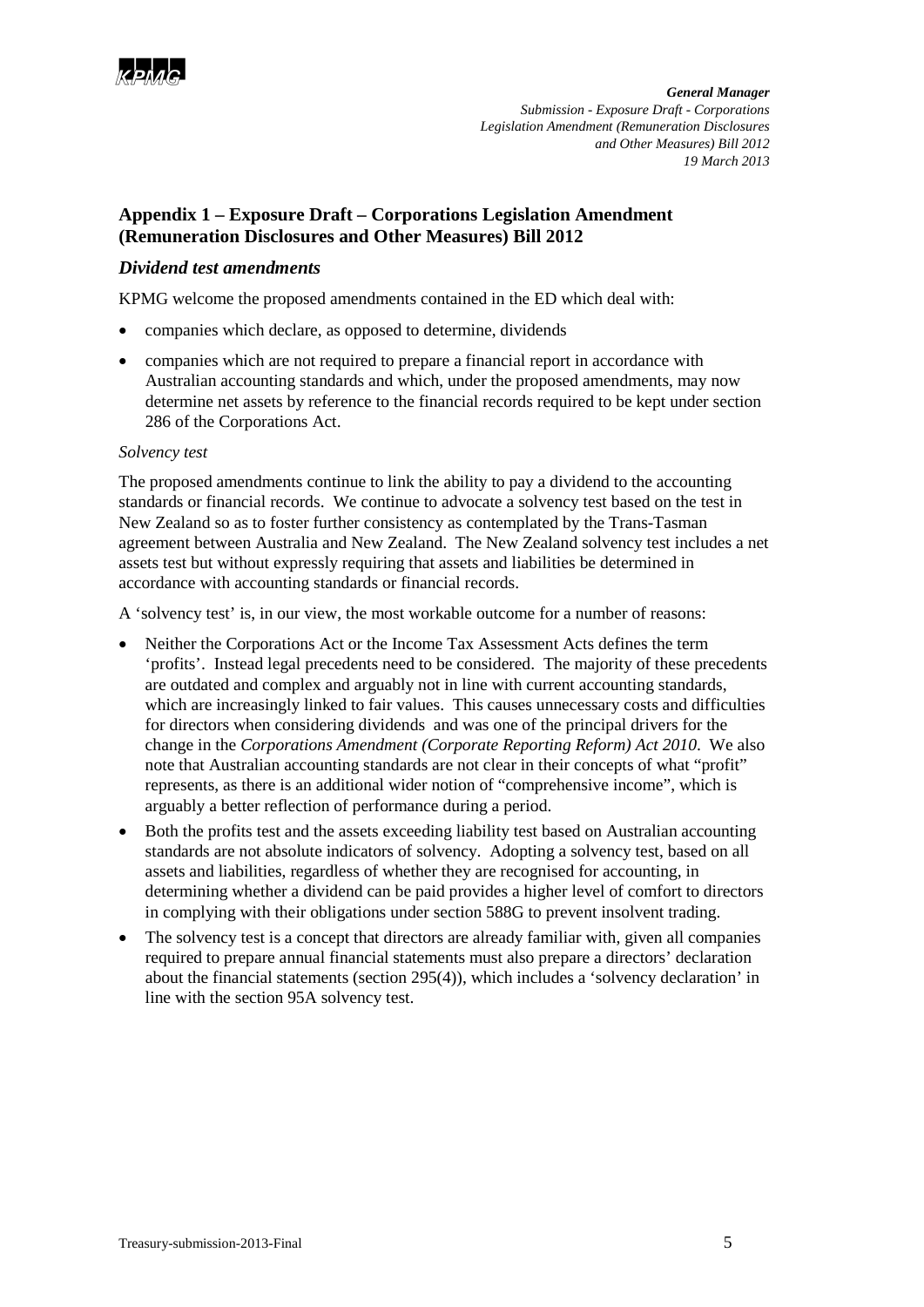

- Current Australian accounting standards may result in more volatile accounting profits with the recognition of some non-cash and unrealised fair value movements. Further, a company may still have sufficient cash reserves to pay a dividend but may not have sufficient accounting profits – for example a company whose major asset is an intangible asset which produces positive cash flows and whose fair value is appreciating. Under Australian accounting standards the company is not able to reflect the fair value appreciation in the financial statements (no active market) and will need to amortise the asset over its useful life (non-cash expense). Similarly, an assets exceeding liability test based on Australian accounting standards may not permit the payment of dividends where assets such as intangible assets cannot be recognised at fair value.
- A 'solvency test' may also be considered to reduce the regulatory burden of the Corporations Act. Further, if Corporations Act dividends are able to be franked it may reduce the regulatory burden for income tax purposes. However, the 'solvency test' may not provide a link into Australian accounting standards – for example asset valuations may not be recorded in the financial statements.

#### *Non-reporting entities preparing special purpose financial statements*

As currently drafted it is unclear whether companies required to prepare a financial report under the Corporations Act must comply with all recognition and measurement requirements of Australian accounting standards – for example non-reporting entities preparing special purpose financial statements.

It may be that the reference to accounting standards could be interpreted as requiring only the accounting standards applied in the financial statements in the calculation of assets and liabilities (non-reporting entities may or may not apply all recognition and measurement requirements). To remove uncertainty for directors, it is important that the legislation be clear if that should be the case or not for entities that prepare financial statements.

Looking ahead, the Australian Accounting Standards Board ('AASB') is expected to make changes to the current differential reporting framework. KPMG notes that a possible outcome of the AASB's review is a requirement that all companies lodging financial statements on a public record prepare general purpose financial statements or that as a minimum all recognition and measurement requirements (including consolidation) of accounting standards are required. Accordingly, the final wording of the legislation when referring to accounting standards will be important.

#### *Assets exceeding liabilities test*

The ED requires that assets exceed liabilities immediately before declaration (if relevant) or payment of the dividend.

• In the case of mandatory dividends or liability-classified shares, the dividend may already be recognised as a liability. The legislation should not prevent payment of the dividend in a situation where liabilities exceed assets because the dividend has already been recognised.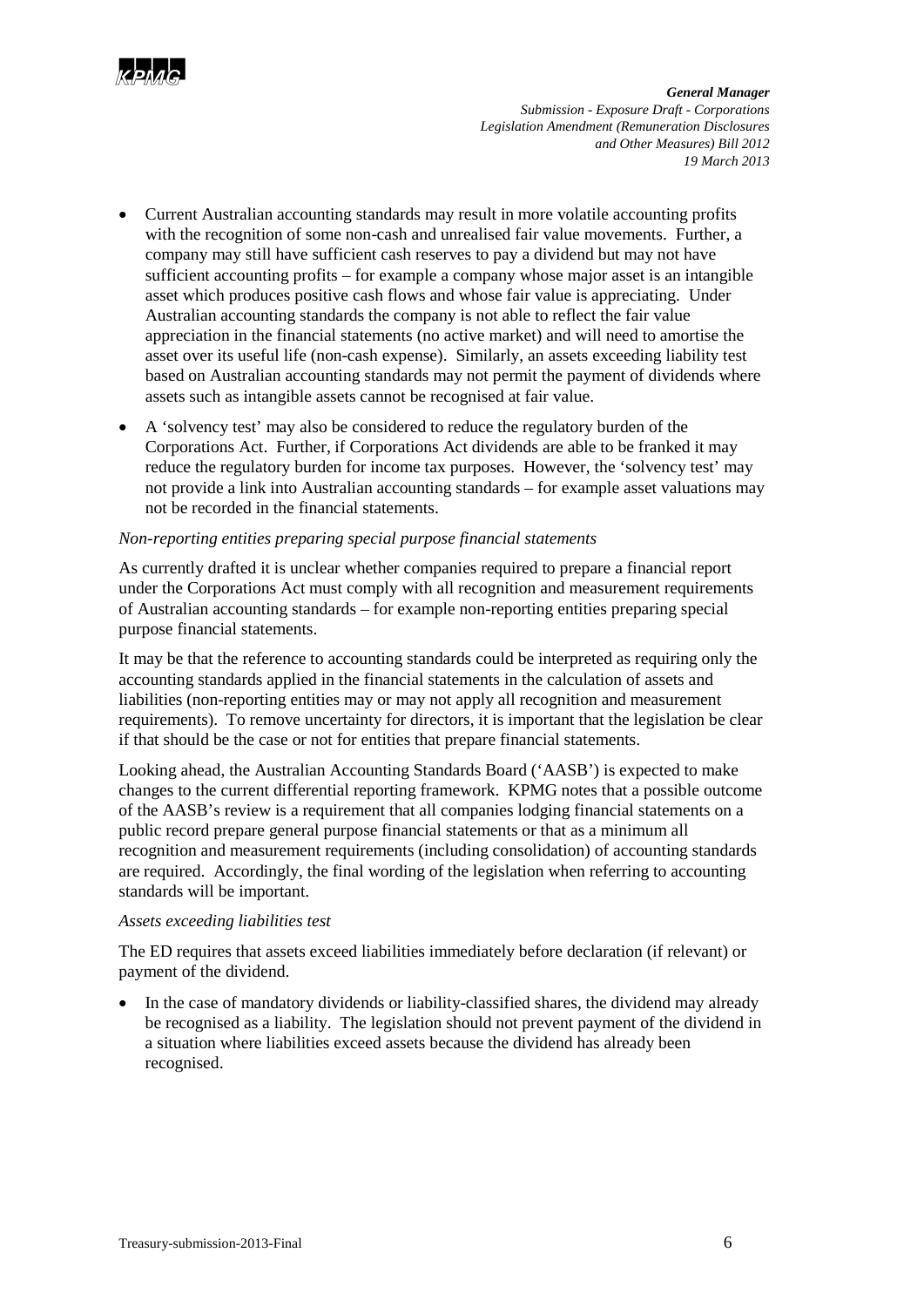

• At the time when a company needs to determine whether assets exceed liabilities consideration is required as to whether the company must prepare a financial report under the Corporations Act. This may need reconsideration at each reporting date. For example, what happens in situations where at the last reporting date a company was required to prepare a financial report under the Corporations Act and at the next reporting date it is not, and say a dividend is declared between the first and second reporting dates? Is it the date on which the reason for the change arises that is used to assess to requirements of the proposed section 254T(4), i.e. if the dividend was declared before the reason for the change then apply the proposed section  $254T(4)(a)$ ?

In KPMG's view the proposed legislation should be clarified to resolve this uncertainty.

### *Interaction between section 254T and the capital reduction rules*

Effectively, because the capital reduction and taxation issues have not been addressed, companies will still be subject to a dual solvency and profits test when determining or declaring dividends. Whilst we acknowledge the difficulty in amending taxation requirements, we are concerned that the conflict between section 254T and Part 2J.1 has not been resolved. The Corporations Act requirements are currently a confusing mix of "capital maintenance" and "solvency" principles when assessing whether a company can make payments to shareholders and we encourage further debate and submissions to remove the inconsistencies. We note New Zealand has operated successfully for a number of years on a pure solvency principle.

Legal opinion continues to indicate that a 'section 254T dividend' *may not* be a reduction in capital 'otherwise authorised' by the law. The above current legal opinion is also consistent with the views expressed in the opinion attached to Australian Taxation Office Draft Taxation Ruling TR 2011/08.

The view adopted in the above legal opinion is that section 254T is not an authorising provision but imposes additional statutory constraints on what a company might otherwise do as a matter of company law. As a matter of company law, the legal opinion considers that, despite the 2010 amendments, dividends may still only be paid out of profits. Unless otherwise authorised (which the current or proposed sections 254T do not do), distributions may only be paid out of capital if they satisfy the requirements in Chapter 2J.

Explanatory Memorandum paragraph 1.16 appears to support this view, however the view expressed by Treasury in the 2011 *Discussion Paper: Proposed Amendments to the Corporations Act* would appear to be at odds with above legal opinion. We understand that there is separate legal opinion to the effect that section 254T does allow the payment of dividends from capital.

The result of the differing views is that companies currently do not know with certainty – and will not know if the ED goes ahead in its present form – whether it is permissible for directors to declare a dividend or determine that a dividend be paid where the payment has the effect of reducing the company's share capital.

In our view, the uncertainty regarding the interaction of these rules must be resolved unambiguously by legislation.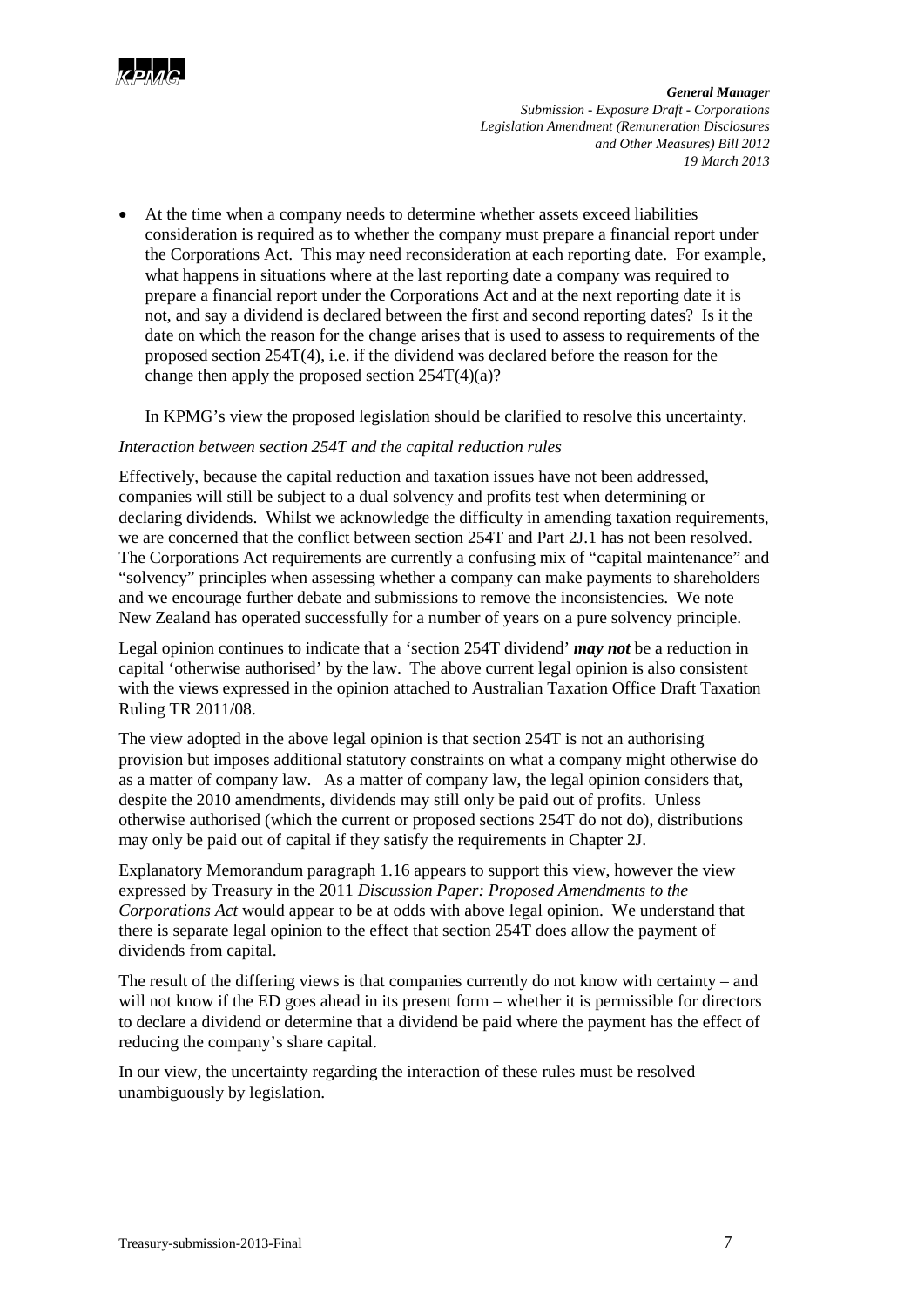

#### *Income tax interactions*

We acknowledge the comments in the draft Explanatory Memorandum that the proposed amendments to section 254T are not designed to change the taxation arrangements for dividends. Based on our discussion with Treasury, we understand that this is at least in part due to revenue concerns.

KPMG supports legislative amendments in the dividend area. The interaction between section 254T and the ability to pay franked dividends continues to be a difficult area for entities. KPMG supports initiatives to provide absolute clarity in this most important commercial area.

#### *Commencement provisions and transitional no prejudice rule*

The proposed amendments to the dividends payment tests are intended to apply from the date of Royal Assent subject to a transitional rule for companies which declare a dividend before, but pay it after, that date. Further, the proposals do not address past practice by companies that may have paid a dividend on the basis of legal advice that section 254T overrides Part 2J.1.

KPMG urges Treasury to consider providing directors with a "transitional no prejudice" rule for both corporations and income tax law in the event that they have paid dividends on the basis that existing section 254T authorised the payment of dividends out of capital. In our view this is appropriate given the intention of the 2010 amendments and the differing views which have subsequently emerged in relation to their effect.

#### *Application of test to group companies*

It is our view that currently the dividend test applies at each individual company level. So if a dividend is paid by a subsidiary to an intermediate parent (IP) then the IP also needs to determine whether it satisfies section 254T. Only if it does can the IP pay the dividend further up the ownership chain to the ultimate parent who in turn pays dividends to the owners (i.e. public). If dividends cannot be paid up the ownership chain so called 'dividend traps' are created.

KPMG would strongly support consultation and clarification in the Corporations Act of the following practical issues:

- When measuring assets and liabilities should it be conducted at each individual entity level or should it be completed at the group level?
- If at a group level what are the impacts of groups that may have:
	- guarantee arrangements for all or part of the group?
		- formed a tax consolidation group?
- What impact would there be on any dividend test for groups that have no formal cross guarantee between all entities within the group in place?
- How would a Corporations Act dividend test applied at a group level interact with the taxation treatment of dividends?

In our view it would be preferable for some form of cross guarantee to be in place if the dividend tests were to be applied/or could elected to be applied at the group level. This would assist directors in discharging their duties under section 588G to prevent insolvent trading.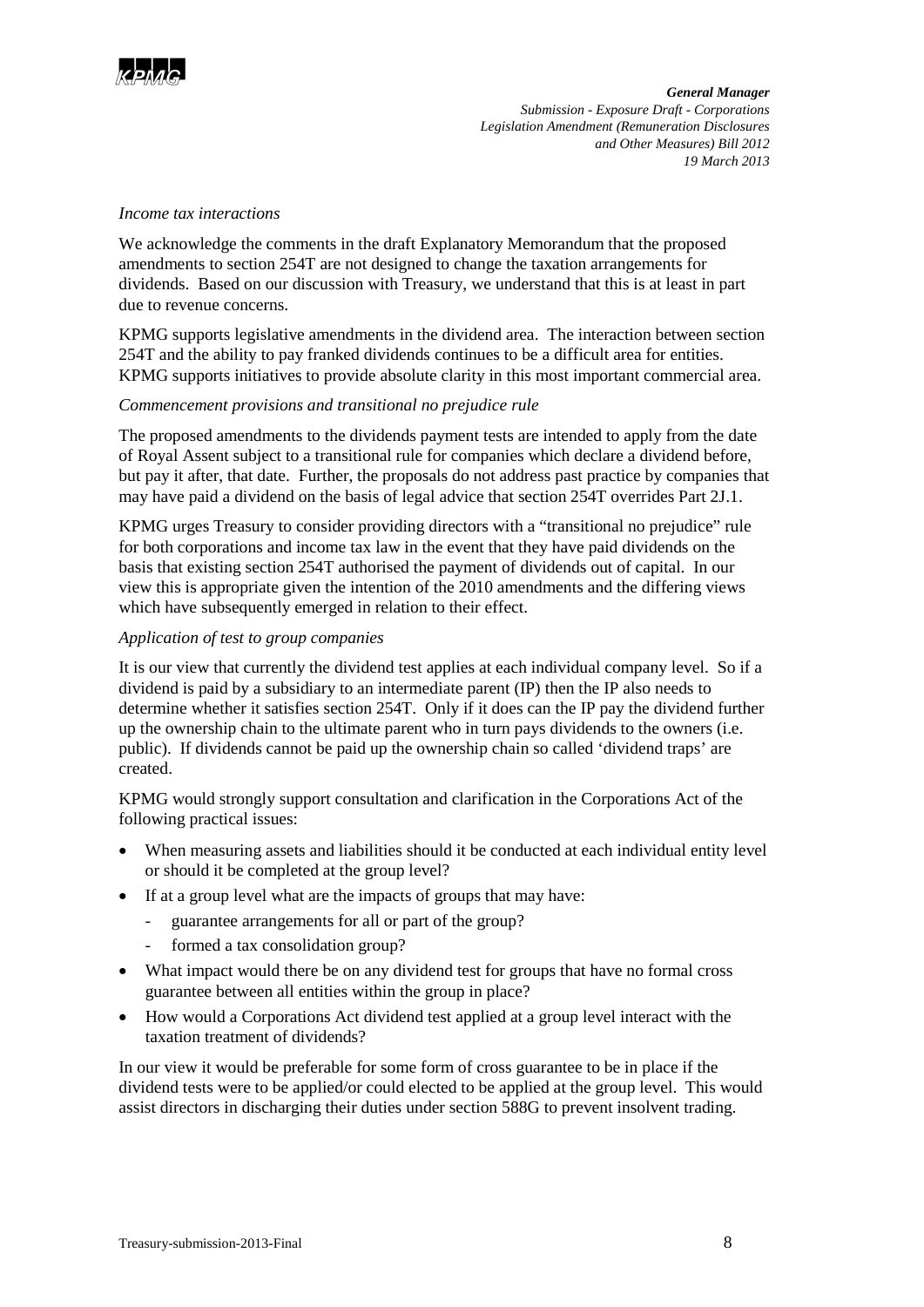

### *Other*

The ED does not address a number of other matters including:

- whether contingent liabilities and preferential dividend rights should be treated as liabilities
- whether the calculation of surplus assets should be modified where share capital is wholly or partly an accounting liability
- whether the existing rules governing the redemption of redeemable preference shares remains appropriate.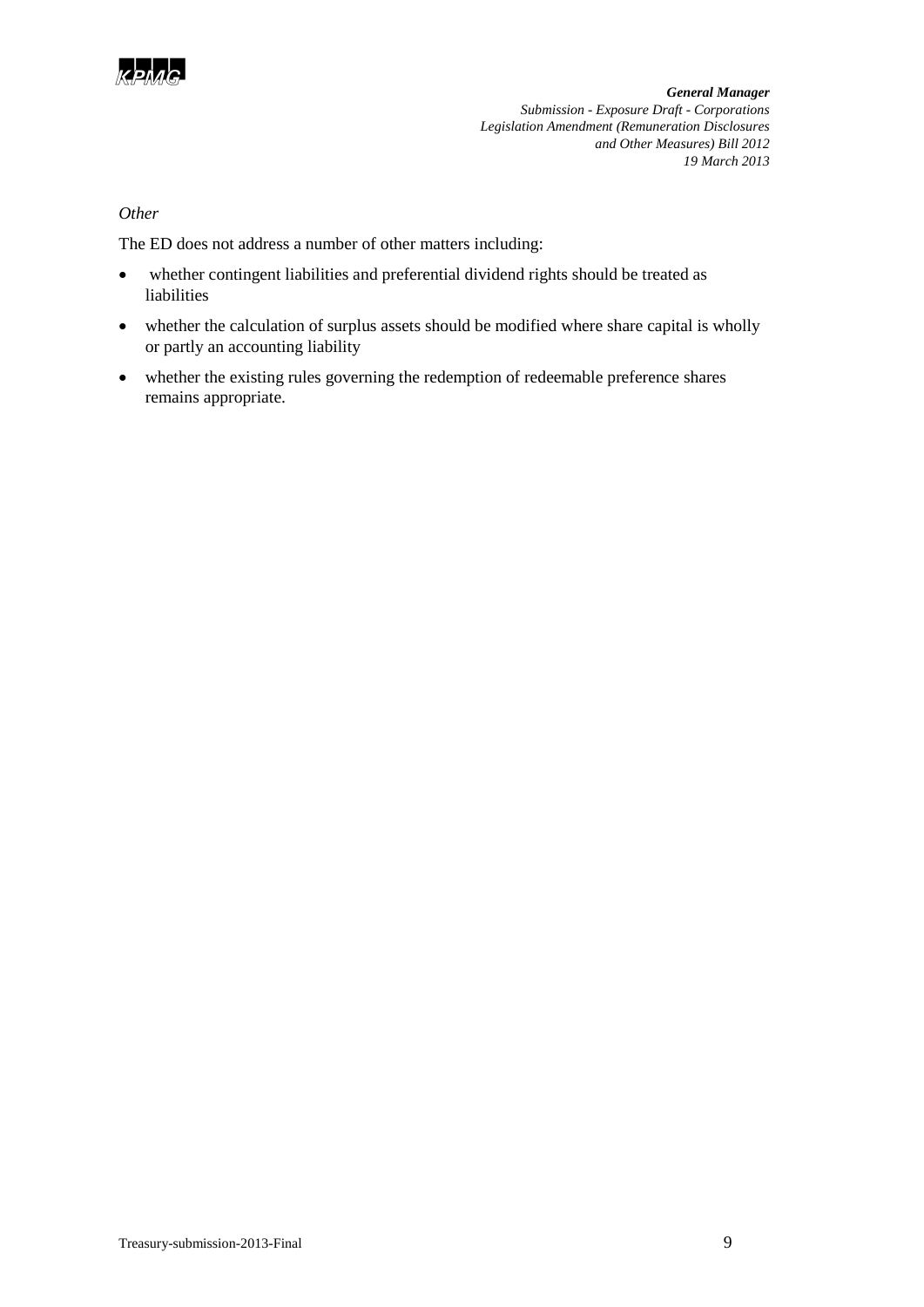

# **Appendix 2 – Exposure Draft – Corporations Legislation Amendment (Remuneration Disclosures and Other Measures) Bill 2012**

## *Remuneration report disclosure requirement improvements*

# *1) Remuneration outcomes (Item 5)*

The ED proposes the inclusion of three categories of pay for Key Management Personnel (KMP), **in addition** to the current statutory table under the Corporations Act that requires the fair value for accounting purposes to be used.

We have significant concerns if the drafting of the proposed legislation remains as it is.

The proposed categories of pay are intended to give effect to CAMAC's recommendation on providing detail of actual pay (present pay and crystallised past pay) and future pay. The Government rejected CAMAC's recommendation to remove reference to the accounting standards as there would be no requirement for numerical values to be calculated on the same basis and shareholders would not be able to make meaningful comparisons between remuneration reports<sup>[2](#page-9-0)</sup>. And yet the proposed reforms also ascribe no definitions or valuation method to the three categories of pay. Given this, there will be differing interpretations and inconsistency of these new sets of values. For example, some companies may determine that no amount has been "*paid*" until the executive has sold the underlying shares and received the proceeds of sale. Alternatively, other companies may consider nothing to be "*paid"* until the executive is no longer under a restriction on sale on the basis that the executive is unable to realise any value until that time.

We also note the information required for the three proposed categories of pay is already available in the remuneration report in a different form. It would be better to replace existing requirements rather than take the 'add-on' approach proposed under the ED.

The accounting valuation method, currently required by the Corporations Regulations, does not reflect the **actual amount received by the executive** because the accounting standards require the value of share-based payments to be calculated at the time of grant and amortised over the vesting period. This valuation does not reflect the final amount that actually vests to the executive and does not reflect the value in the year of vesting.

Relevantly, the accounting valuations will differ if the performance hurdles are market conditions or non-market conditions and the amount included in the disclosure for any given year will be a combination of a number of different tranches of equity awards granted over multiple years. The accounting standards are designed to reflect **the cost to the entity** of executive remuneration, and not the value received by the executive. Accordingly, for users wanting to know t**he value received by the executive**, there is significant confusion regarding the value of equity awards provided to them.

Additionally, it is difficult to make any meaningful comparisons between companies.

<u>.</u>

<span id="page-9-0"></span><sup>&</sup>lt;sup>2</sup> Treasury Media Release, "Reforms to further enhance Australia's executive remuneration framework", 21 February 2012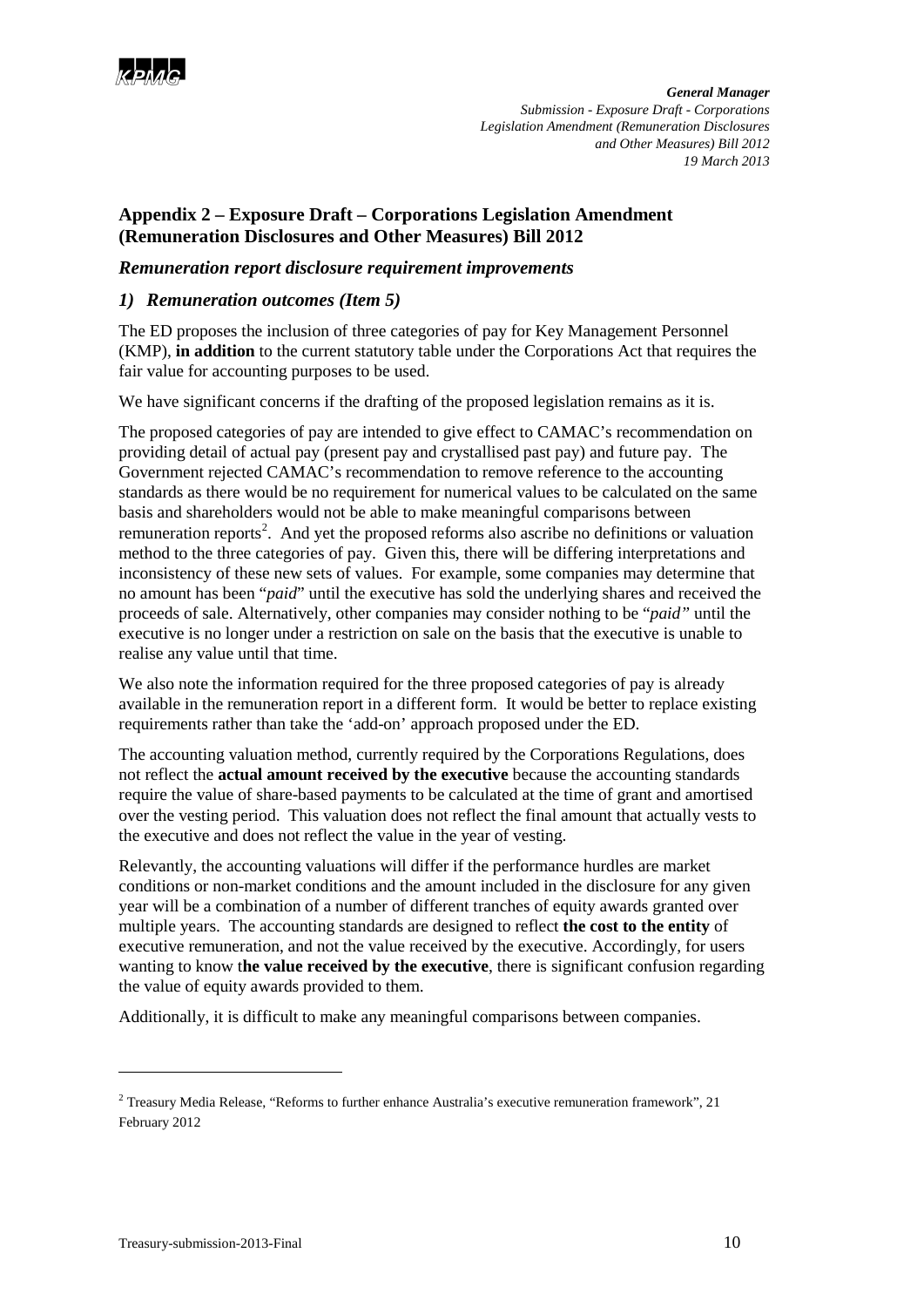

The statutory remuneration table calculated according to the accounting standards reflects the cost to the company and it is questionable whether this is necessary on an individual executive basis. Accounting standards require disclosures of the totals for the entire KMP population in the financial statements, not by individual. Since the purpose of the remuneration report is for corporate governance regarding individual directors, it is more appropriate to provide disclosure using the **'value to the executive'** approach..

Unintended consequences will arise as a result of the proposed drafting of the legislation, including:

- The length of remuneration reports will increase and will potentially be more complex and confusing as shareholders try to reconcile the four different ways remuneration amounts will be presented. Transparency will not be improved with this restating of remuneration amounts.
- Given the confusion that may arise over the four categories proposed, companies may decide to adopt their own method of presentation (as has become more common practice over the last two years) in addition to the statutory requirements. This will lead to even further complexity and length of disclosures.

#### *KPMG recommendations*

- We strongly recommend that the ED not be legislated in its current form. We believe the comments above, particularly regarding the removal of the accounting concepts and streamlining the disclosure, should be included prior to implementation.
- We recommend removal of the requirement to use the accounting standards valuation method for individual KMP remuneration elements disclosed in the remuneration report in line with CAMAC's original recommendation.
- The statutory remuneration table required under Corporations Regulation 2M.3.03(1) should be removed from the remuneration report. The financial statements currently require entities to disclose the aggregate cost to the entity of KMP remuneration. We also note that the table we have proposed below will provide sufficient detailed information in respect of each KMP to better inform stakeholders.
- In the event the statutory remuneration table is retained in the remuneration report, we recommend the reporting in the statutory remuneration table be done on an aggregate basis for all KMP other than the CEO. This will ensure there are not two different amounts of remuneration for each KMP.
- We recommend the three categories of pay proposed in the ED be disclosed with a simplified approach reflecting current pay and future pay. We have set out our proposed method of disclosure below.
- Drafting of the legislation should ensure there are no overlapping requirements within section 300A of the Corporations Act 2001 and Corporations Regulation 2M.3.03(1).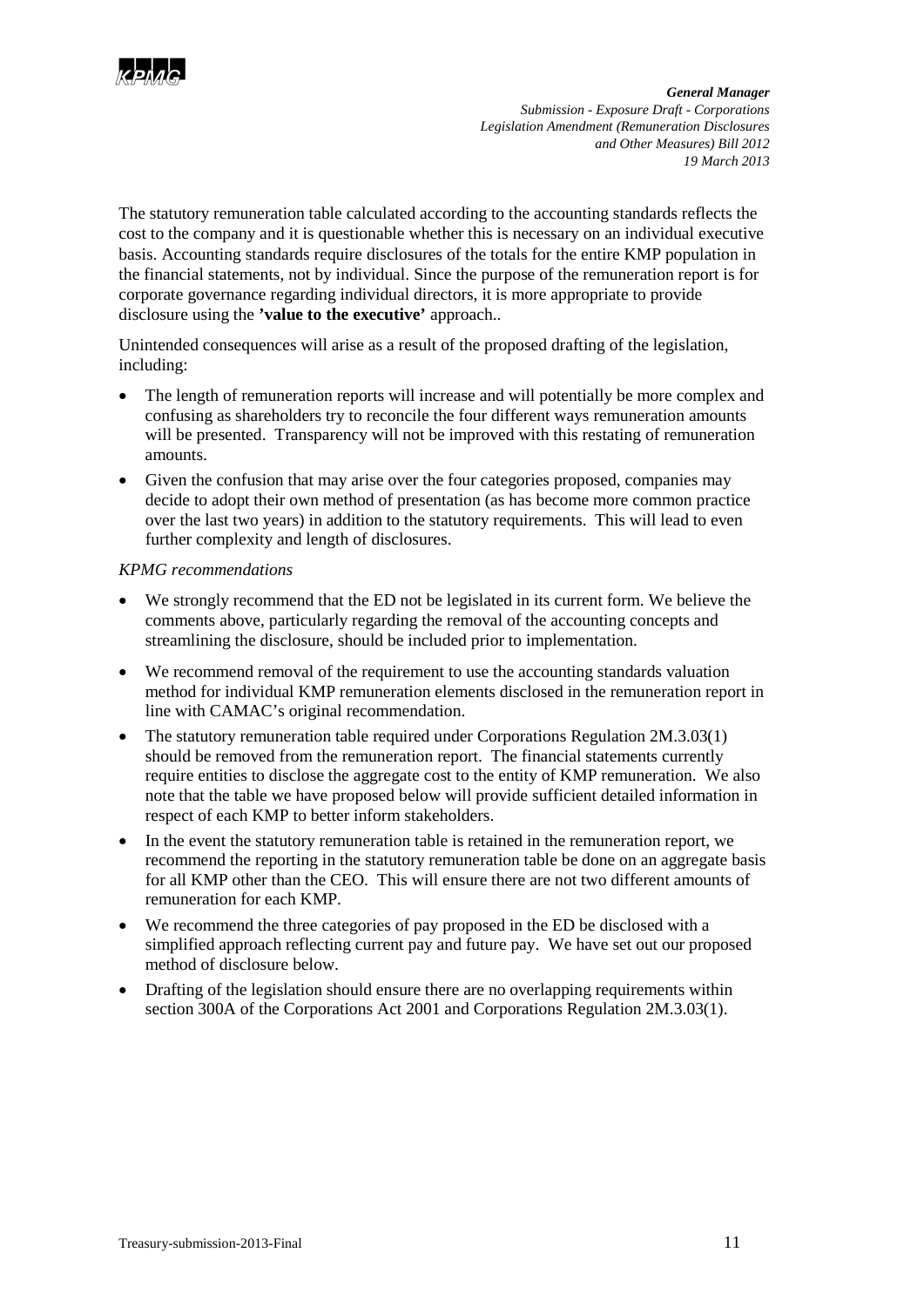

# *Proposed remuneration disclosure*

# **Remuneration table – current pay**

| <b>KMP</b> | $\pm$ Current year pay, realised this year $\pm$ |                  | <i>Prior year pay, realised this year</i> $^{2,3}$ | Total pay realised this year |  |
|------------|--------------------------------------------------|------------------|----------------------------------------------------|------------------------------|--|
|            | <b>Fixed</b>                                     | <i>Incentive</i> |                                                    |                              |  |
|            |                                                  |                  |                                                    |                              |  |

# **Remuneration table – future pay**

| Current year, unrealised |                      |               |                        |                        |                |                                                |                     |                                              |                                  |  |  |
|--------------------------|----------------------|---------------|------------------------|------------------------|----------------|------------------------------------------------|---------------------|----------------------------------------------|----------------------------------|--|--|
|                          | Deferred cash awards |               |                        | Deferred equity awards |                |                                                |                     |                                              |                                  |  |  |
| <b>KMP</b>               | <b>Grant</b><br>date | Amount        | <b>Vest</b><br>date    | <b>Grant</b><br>date   | $#$ securities | <i>Exercise price</i><br>$(i f any)^4$         | <b>Vest</b><br>date | <b>Share price</b><br>$\omega$ grant $\oint$ | Performance<br><b>Conditions</b> |  |  |
|                          |                      |               |                        |                        |                |                                                |                     |                                              |                                  |  |  |
| Prior year, unrealised   |                      |               |                        |                        |                |                                                |                     |                                              |                                  |  |  |
|                          | Deferred cash awards |               | Deferred equity awards |                        |                |                                                |                     |                                              |                                  |  |  |
| <b>KMP</b>               | <b>Grant</b><br>date | <b>Amount</b> | <b>Vest</b><br>date    | <b>Grant</b><br>date   | # securities   | <i>Exercise price</i><br>(if any) <sup>4</sup> | <b>Vest</b><br>date | <b>Share price</b><br>$\omega$ grant \$      | Performance<br><b>Conditions</b> |  |  |
|                          |                      |               |                        |                        |                |                                                |                     |                                              |                                  |  |  |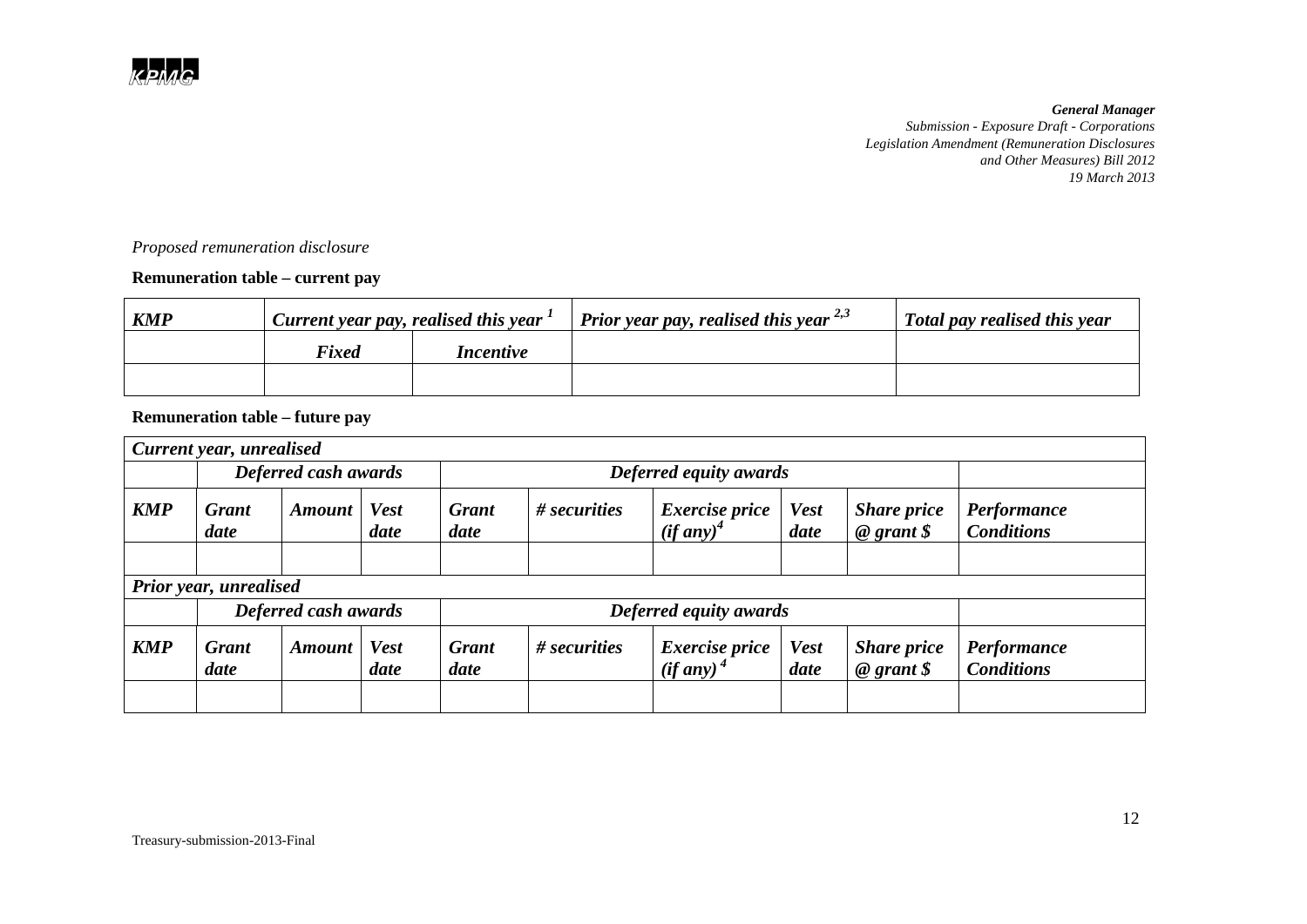

# *Definitions*

- 1. Current year pay, realised: this would cover fixed pay, non-monetary benefits and superannuation contributions made on behalf of the employee during the year, any bonus or short term incentive vested and receivable in respect of the financial year, shares or options awarded and vested during the financial year, and any other elements of remuneration awarded and vested during the financial year. It does not include the deferred part of any bonus, short term incentive, or other remuneration that will vest in a future year on achievement of a service condition and/or other performance measures.
- 2. Prior year pay, realised: this would cover any equity or other incentive awarded in a prior period that vested in the current year on the achievement of a service condition and/or other performance measures. The amount to be reported is to be fair valued at the vesting date. Vesting should be defined as the date when service and performance conditions have been achieved and the executive can no longer lose entitlement to the award.
- 3. Equity comprising listed shares should be valued at the vesting date, less any exercise price or other amounts payable (including amounts payable under loans to purchase shares) by the executive to acquire the equity. Vesting should be defined as the time when achievement of performance conditions has been determined and the executive can no longer lose entitlement to the award.
- 4. If a limited recourse or full recourse loan granted to acquire securities forms part of remuneration, show the amount payable under the loan under 'exercise price' at each reporting date until vested.

### *2) Remuneration Governance Framework (Item 4)*

Proposed section 300A(1)(aa) of the ED enacts CAMAC's recommendation that listed entities should provide a description of their remuneration governance framework. We agree that the specific details required should not be legislated. However, we are concerned with the possible disclosures that have been set out in the Explanatory Memorandum at section 2.13.

While the possible disclosures are not mandated, they will certainly influence the disclosures entities make to comply with the legislative requirement. We note that these possible disclosures have been taken directly from CAMAC's report. We also note that CAMAC stated that there was significant opposition to these possible disclosures in its roundtable discussion. CAMAC's position was that these specific disclosures should not be mandated and, in particular, noted its agreement with roundtable participants, that *the disclosure requirements in relation to remuneration committees should not be more onerous than those for the audit committee.* 

We also note concerns with the possible disclosure relating to "*management advice to the committee*." As part of the working relationship between the board and management, there are likely to be numerous occasions where management provide advice to the committee and in many cases this will be in relation to commercially sensitive information. Advice is required from management to ensure the board and remuneration committee have the information necessary to make informed decisions. It is not practical for entities to disclose this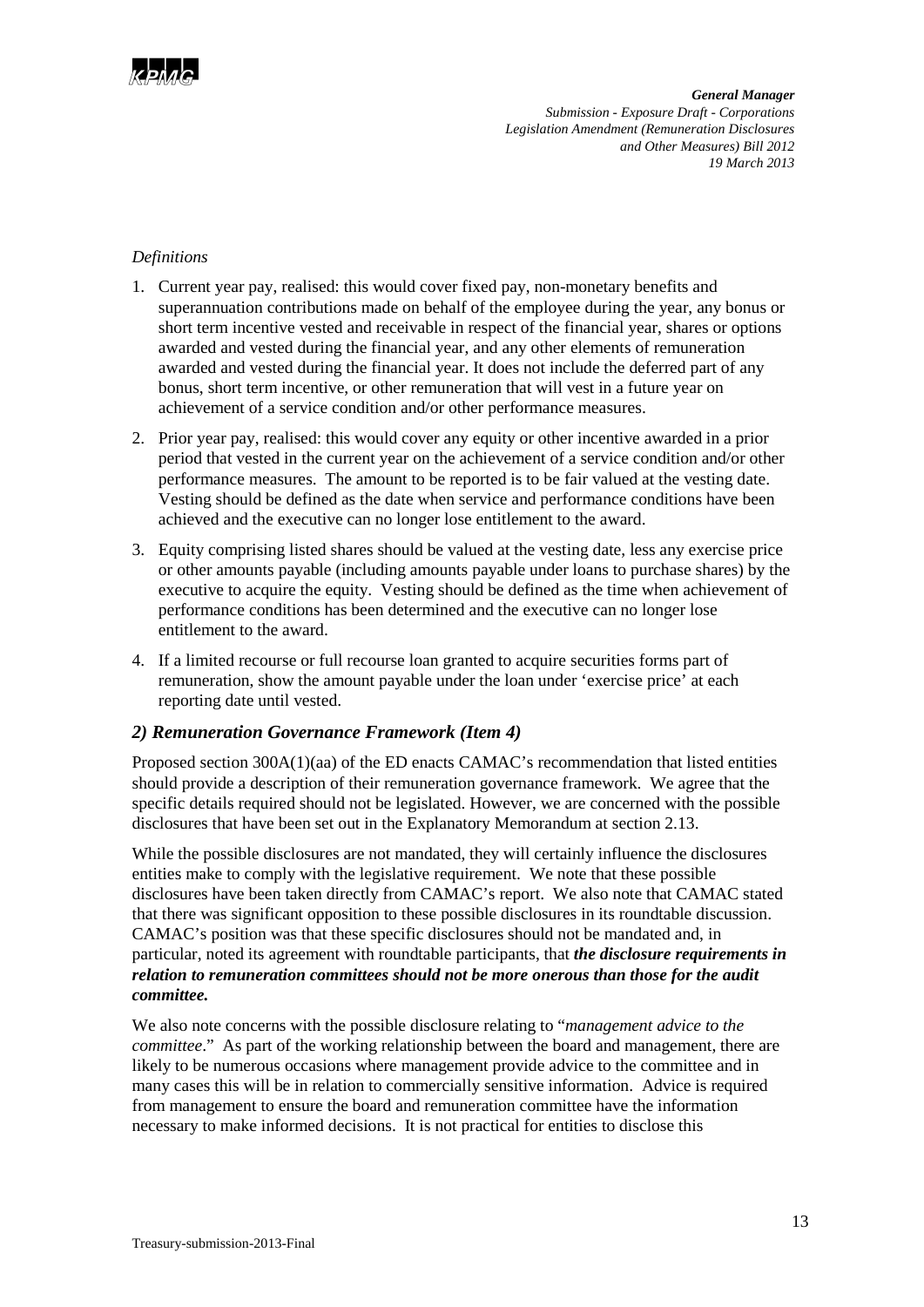

information. Rather, the way in which the board and remuneration committee makes decisions should be disclosed together with the process for dealing with conflicts of interest.

The proposed disclosure of the remuneration governance framework may be located (a) within the remuneration report, (b) outside the remuneration report but within the directors' report; or (c) within the financial report for that financial year.

Allowing the disclosure to be located within the financial report could make finding the disclosure more cumbersome for the user.

#### *KPMG recommendation*

KPMG recommends that the list of possible disclosures in the Explanatory Memorandum be reconsidered and the specific possible disclosures, in relation to the qualifications, experience and composition of the remuneration committee and management advice to the committee, be removed.

Guidance in the Explanatory Memorandum should focus on the decision process adopted by the committee and could include the following possible disclosures:

- approach/guiding principles or remuneration philosophy adopted by the board and remuneration committee
- key responsibilities of the remuneration committee
- key areas of focus by the remuneration committee in the reporting year
- remuneration committee's approach to risk management
- protocols in relation to engaging with management and external advisers
- process undertaken for the review of the remuneration levels for the Chief Executive Officer and other KMP remuneration levels and role of both the board and remuneration committee.

We consider that allowing the framework to be disclosed in the notes to the financial statements would mean the disclosure is too far distant from other remuneration and governance disclosures. We recommend only allowing the disclosure of the remuneration governance framework to be set out in either:

- a) The remuneration report within the directors report, along with other remuneration disclosures, or
- b) The directors report, along with other governance disclosures.

#### *3) Options (Items 6 & 7)*

KPMG welcomes the proposed changes in relation to options which will simplify disclosure requirements.

There are other requirements of the Corporations Act or Regulation 2M.3.03(1) that either add very little value to a reader, or are rarely required in a company's circumstances. In our view the readability of the remuneration report could be improved by their deletion without the loss of any relevant or significant information for shareholders.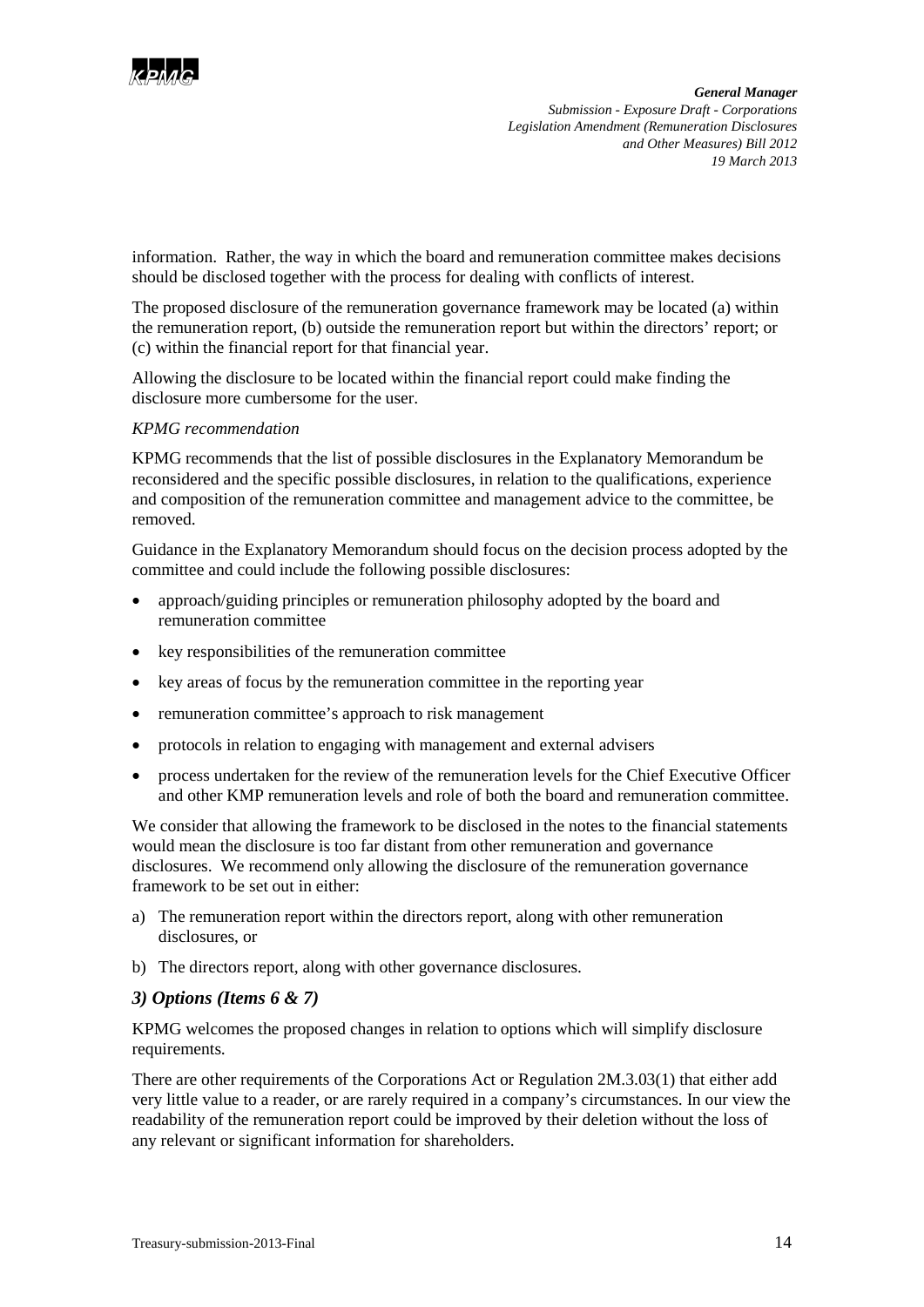

#### *KPMG recommendation*

We consider that the following requirements of Regulation 2M.3.03 could be deleted without diminishing the quality of information provided to shareholders:

- Regulation  $2M \cdot 3.03(1)(Item 12)(h)$  estimates of the maximum and the minimum possible total value of the bonus or grant (other than option grants) for financial years after the financial year to which the report relates.
	- o For awards that affect future periods, the minimum amount is always 'nil' because the amount could be forfeited and therefore result in a nil value. Disclosure of a nil value takes up space in a remuneration report without adding any value to the reader.
	- o Among companies disclosing a maximum amount for grants other than options, there is diversity in practice in valuing the 'maximum' possible value, due to no guidance existing in accounting standards or the Regulation on how to measure this amount. This lack of consistency makes the information less valuable and reliable to a user. The ED proposes a new disclosure for future pay, which will incorporate a total measure for the items covered by this disclosure, rather than award by award. A company that discloses an amount for 'future pay' should not also need to disclose the maximum future amount for each grant of incentive pay.

### *4) Benefits on termination (Item 8)*

KPMG supports the proposed reforms to increase transparency on termination benefits. We note there are some potential issues arising from the wording of the ED.

- Use of the phrase "to be given" is forward looking and would require disclosure of potential payments for each KMP in each reporting period. Our understanding of the intention of these provisions, which is reflected in the wording of the Explanatory Memorandum, is that disclosure is only intended to capture benefits that result from an 'actual' termination in the relevant reporting year, rather than future termination benefits that could or might be paid.
- No definition is provided on what "detail" of benefits is required. Is the intention to require amounts and/or the nature of the benefits?
- A company might not enter into an arrangement with a former KMP until after the period end. If the former KMP is not captured in the subsequent remuneration report, that arrangement would not be disclosed. Also, with the current wording, a company could avoid disclosing an arrangement under (iii) by simply not finalising the arrangement until after period end.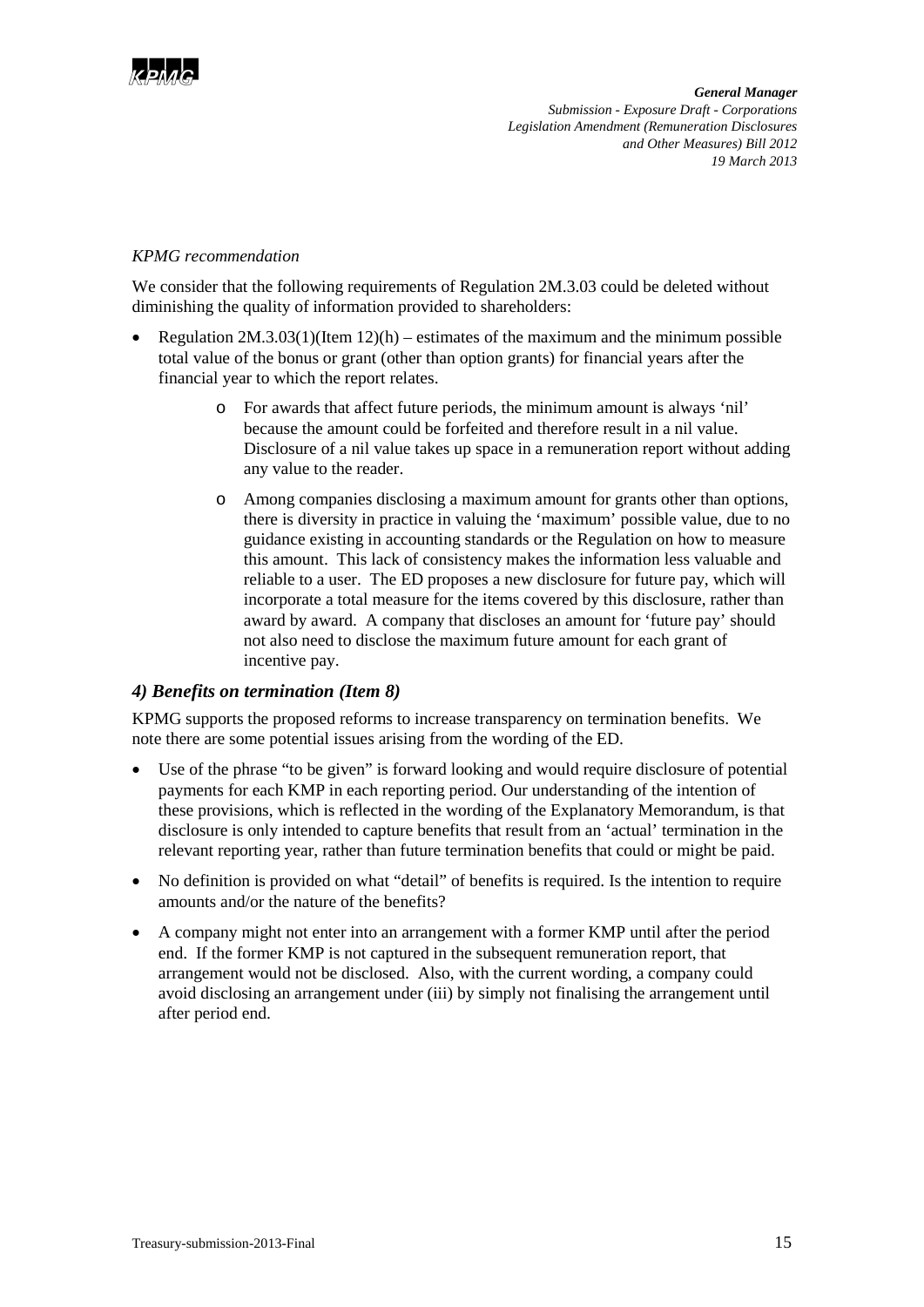

#### *KPMG recommendation*

We recommend the following revisions are made:

- The wording should be revised to make it clear that disclosure is only required for terminations occurring in the current reporting period, consistent with the intent described in the Explanatory Memorandum section 2.21.
- The required "details" of benefits should be defined to ensure appropriate disclosure is achieved.
- Lastly, in order to capture 'other' arrangements in respect of KMP that are entered into after period end, but before the remuneration report is issued, we recommend amending the third paragraph to include agreements or arrangements entered into subsequent to the financial year, but before the date of the remuneration report.

Therefore, we recommend that the paragraph is reworded to avoid a misunderstanding of its objective and scope. For example, the paragraph could read:

*"(ea) for each person referred to in paragraph (c), disclose the nature and amounts of:*

*(i) benefits that were given by the company or a related body corporate during the financial year to the person in connection with the person's retirement from an office or position of employment in the company, if a failure to give the benefit would constitute a contravention of a law in force in Australia or elsewhere (otherwise than because of a breach of contract or a breach of trust); and* 

*(ii) benefits that were given by the company or a related body corporate during the financial year to the person in connection with the person's retirement from an office or position of employment in the company, if subparagraph (i) does not apply to the benefit; and*

*(iii) any other benefits given to the person, or arrangements entered into or to be entered into with the person, during or since the end of the financial year, by the company or a related body corporate, that relate or that will relate to a period beginning after the person's retirement from an office or position of employment with the company (whether or not the benefit is required to be given or the arrangement required to be entered into under a contract or in accordance with any law); and"*

### *5) Clawback of remuneration (Item 9)*

We welcome the requirement to report 'clawback' of remuneration on an 'if not, why not' basis and the flexibility given to companies to determine the appropriate method of 'clawback'. We question whether the requirement to report 'clawback', in relation to a material misstatement or omission, is sufficient to achieve the objective of this reform, given the infrequent nature of material misstatements.

We also note the ability to clawback remuneration from executives who have ceased employment is limited, particularly since equity is taxed on termination.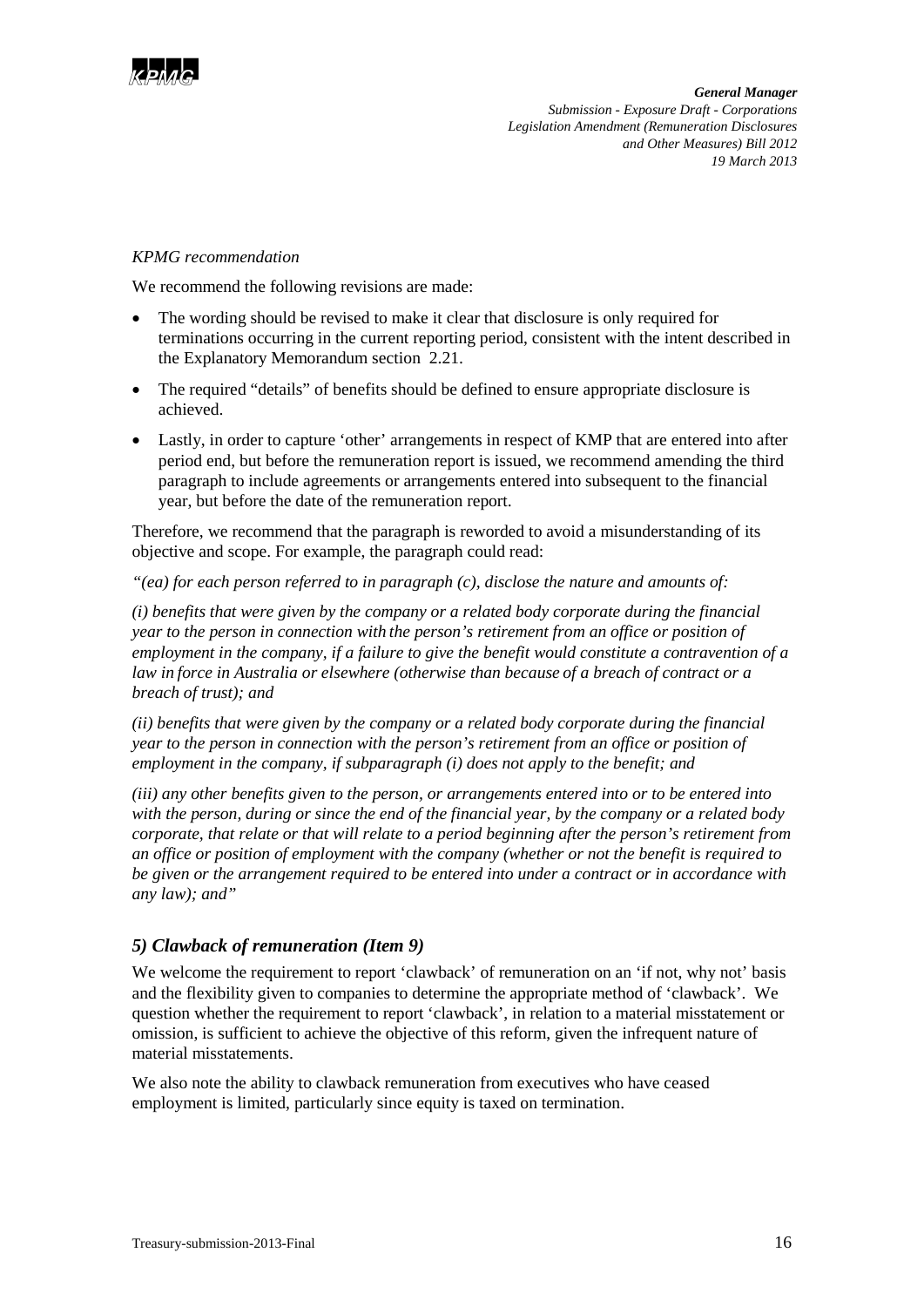

#### *KPMG recommendation*

From a governance perspective, boards want to be able to structure long term incentives that remain subject to the original performance conditions for the original performance period, notwithstanding an employee's termination of employment. The current tax legislation imposes tax on the market value of the equity instrument at the date of termination of employment, nothwithstanding that the vesting of the award remains subject to satisfaction of performance conditions in the future. We recommend the Government consider the removal of termination of employment as a taxing point for equity incentives, to facilitate improved governance of equity incentives that can remain subject to performance hurdles and clawback after termination of employment.

On this basis the equity grants made to executives would continue to remain subject to vesting at the end of the original vesting period until satisfaction of the relevant performance hurdles. In this way there would be no acceleration of equity grants to an earlier point in time (on the basis that the executive needs liquidity to meet the tax liability) nor would the termination benefit provisions of the Corporations Act be triggered.

# *6) Relieving certain unlisted companies from the obligation to prepare a remuneration report (Item 10)*

The Explanatory Memorandum explains that the amendment is meant to align the requirement to prepare a remuneration report with the requirement for the remuneration report to be subject to the 'two-strikes' requirement of section 250U.

Section 250U only applies to 'listed companies'. But the amendment to section 300A(2) would say that section 300A applies to "any listed disclosing entity that is a company". It is not clear why different wording should be used between section 250U and section 300A if the intent is for the requirements to cover the same types of entities.

It is unclear to us whether there are any listed companies that are not disclosing entities.

#### *KPMG recommendation*

We recommend that section 300A(2) instead be revised to say:

*"This section applies to any listed company".*

If this change is not accepted, then we recommend that the title of section 300A be amended to be consistent with section 300A(2):

Change from:

Annual directors' report – specific information to be provided by listed companies

To:

Annual directors' report – specific information to be provided by listed disclosing entities that are companies.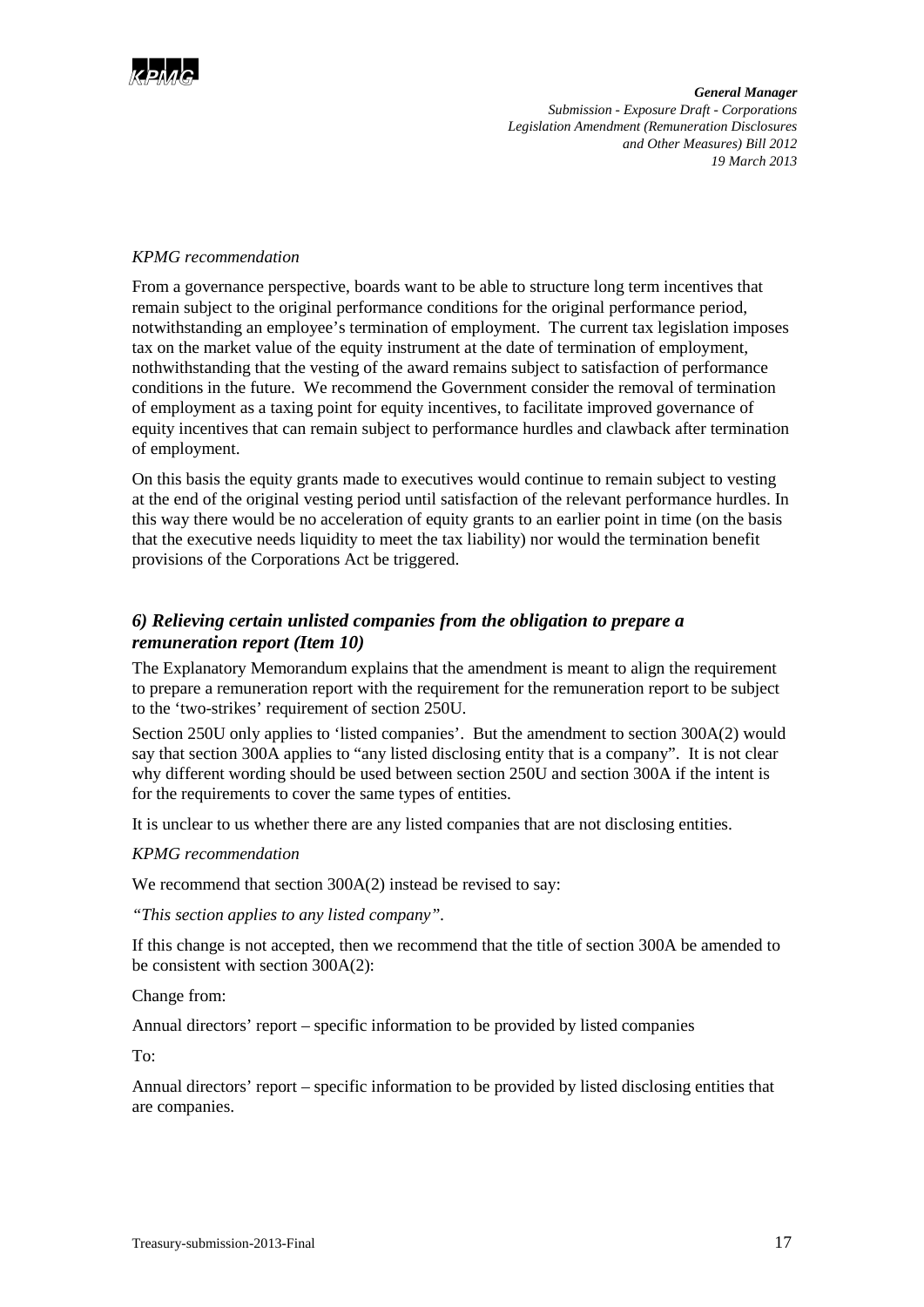

# *7) Other comment – consistency with Section 300 of the Corporations Act*

Section  $300A(1)(c)$  was amended in 2010 to remove the reference to the five most highly remunerated officers of the company or group in the context of a remuneration report. Since that time, the remuneration report only covers the KMP of either the consolidated group or the company, as applicable.

However, section 300(1)(d)(ii) still requires disclosure of options that are granted to *'any of the directors or any of the 5 most highly remunerated officers of the company (other than the directors)'.*

It is unclear why the disconnect exists between section  $300(1)(d)$  and section  $300A(1)(c)$  in terms of individuals covered by the disclosure.

Section 300(1)(d) does not require disclosure of all KMP, and in some instances might require disclosure of options granted to individuals not covered by the remuneration report (officers that are not KMP).

# *KPMG recommendation*

We recommend that the persons covered by section  $300(1)(d)(ii)$  be aligned to section  $300A(1)(c)$  with an amendment as follows:

*"granted to each member of the key management personnel"*